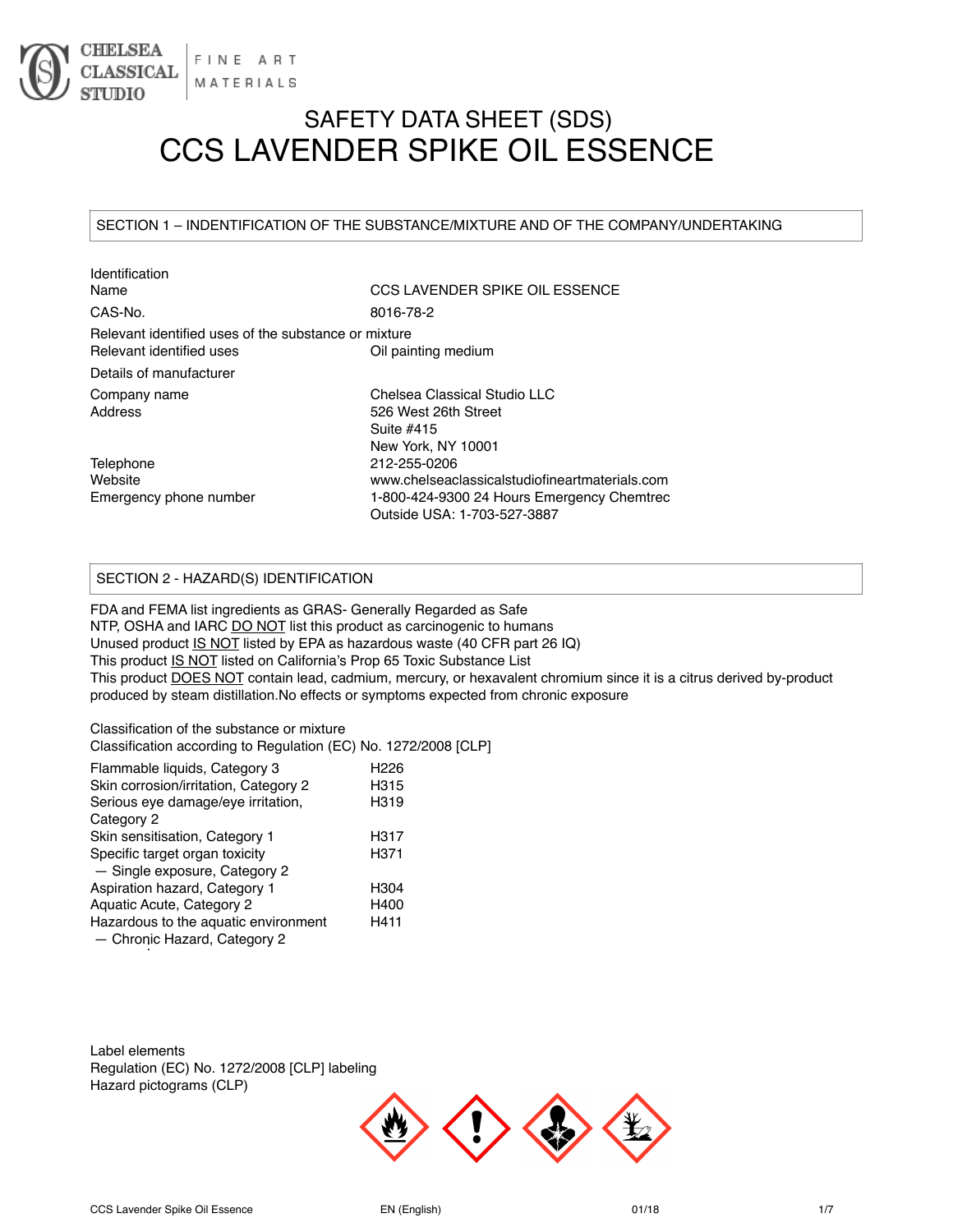|                                | GHS02                                     | GHS07                               | GHS08                                              | GHS09                                                                  |
|--------------------------------|-------------------------------------------|-------------------------------------|----------------------------------------------------|------------------------------------------------------------------------|
| Signal word (CLP)              | Danger                                    |                                     |                                                    |                                                                        |
| Hazardous ingredients          |                                           |                                     |                                                    | LINALOOL; CAMPHOR GUM; CARYOPHYLLENE; delta-3-Carene; Eucalyptol;      |
|                                |                                           |                                     | d-Limonene; alpha-Pinene; beta-Pinene              |                                                                        |
| Hazard statements (CLP)        |                                           | H226- Flammable liquid and vapor    |                                                    |                                                                        |
|                                |                                           |                                     | H304- May be fatal if swallowed and enters airways |                                                                        |
|                                |                                           | H315- Causes skin irritation        |                                                    |                                                                        |
|                                |                                           |                                     | H317- May cause an allergic skin reaction          |                                                                        |
|                                |                                           | H319- Causes eye damage/irritation  |                                                    |                                                                        |
|                                |                                           | H371- May cause damage to organs    |                                                    |                                                                        |
|                                |                                           | H400- Toxic to aquatic life         |                                                    |                                                                        |
|                                |                                           |                                     |                                                    | H411- Very Toxic to aquatic life with long lasting effects             |
|                                | Full text of H-statements: see section 16 |                                     |                                                    |                                                                        |
| Precautionary statements (CLP) |                                           |                                     |                                                    | P210 - Keep away from heat, hot surfaces, sparks, open fames and other |
|                                |                                           | ignition sources. No Smoking.       |                                                    |                                                                        |
|                                |                                           | P233- Keep container tightly closed |                                                    |                                                                        |
|                                |                                           |                                     |                                                    | P240- Ground/bond container and receiving equipment                    |
|                                |                                           |                                     |                                                    | P241- Explosion-free electrical equipment and lighting with earth      |
|                                |                                           |                                     | P264- Wash hands thoroughly after handling         |                                                                        |

SECTION 3 - COMPOSITION/INFORMATION ON INGREDIENTS

#### Mixture

| <b>Name</b>                 | <b>Product identifier</b> | %    | <b>Regulation (EC) No.</b><br>1272/2008 [CLP]                                                                                          |
|-----------------------------|---------------------------|------|----------------------------------------------------------------------------------------------------------------------------------------|
| Lavender Spike Oil Essence* | (CAS No) 8016-78-2        | 100% | Flam. Lig. 3, H226<br>Skin. Irrit 2, H315<br>Skin Sens. 1B, H317<br>Eye Irrit. 2, H319<br>Asp. Tox. 1, H304<br>Aquatic Chronic 2, H411 |

\*Lavender Spike Oil's components include: LINALOOL (25-50%); Eucalyptol (10-25%); CAMPHOR GUM (10-25%); alpha-Pinene (1-5%); beta-Pinene (1-5%); d-Limonene (1-5%); TERPINEOL (1-5%); CARYOPHYLLENE (1-5%)

# SECTION 4 - FIRST AID MEASURES

| Description of first aid measures                                             |                                                                                                                                                                                      |
|-------------------------------------------------------------------------------|--------------------------------------------------------------------------------------------------------------------------------------------------------------------------------------|
| First-aid measures general                                                    | Call a physician immediately.                                                                                                                                                        |
| First-aid measures after inhalation                                           | Remove person to fresh air and keep comfortable for breathing.                                                                                                                       |
| First-aid measures after skin contact                                         | Rinse skin with water/shower. Take off immediately all contaminated clothing. If<br>skin irritation or rash occurs: Get medical advice/attention.                                    |
| First-aid measures after eye contact                                          | Rinse cautiously with water for several minutes. Remove contact lenses, if<br>present and easy to do. Continue rinsing. If eye irritation persists: Get medical<br>advice/attention. |
| First-aid measures after ingestion                                            | Do not induce vomiting. Call a physician immediately.                                                                                                                                |
| Most important symptoms and effects, both acute and delayed                   |                                                                                                                                                                                      |
| Symptoms/injuries after skin contact.<br>Symptoms/injuries after eye contact. | Irritation. May cause an allergic skin reaction.<br>Eye irritation.                                                                                                                  |

Indication of any immediate medical attention and special treatment needed Treat symptomatically.

SECTION 5 - FIREFIGHTING MEASURES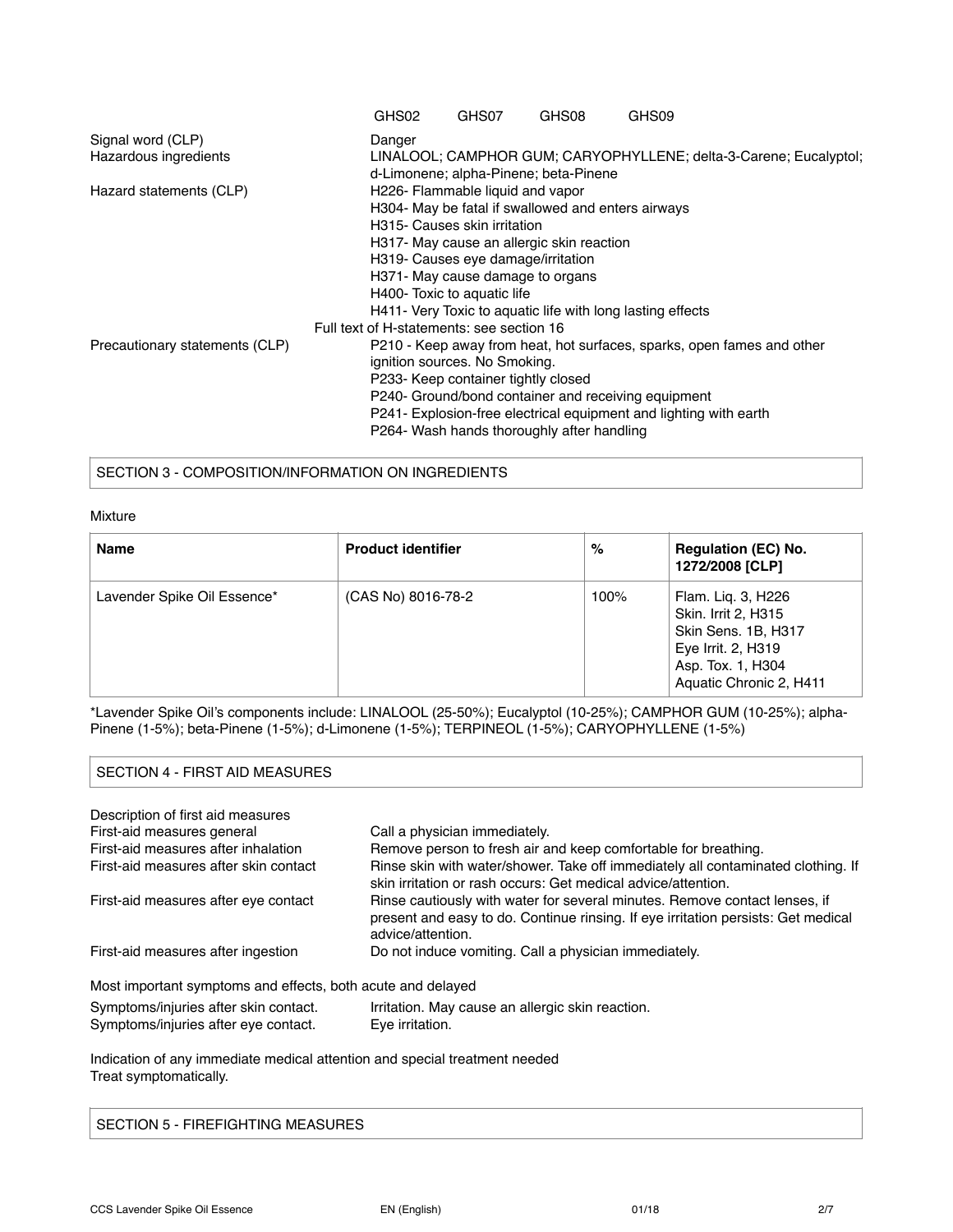| Extinguishing media<br>Suitable extinguishing media<br>Special hazards arising from the substance or mixture               | Water spray. Dry powder. Foam. Carbon dioxide.                                                               |
|----------------------------------------------------------------------------------------------------------------------------|--------------------------------------------------------------------------------------------------------------|
| Fire hazard<br>Hazardous decomposition products in case Toxic fumes may be released.<br>of fire<br>Advice for firefighters | Flammable liquid and vapour.                                                                                 |
| Protection during firefighting                                                                                             | Do not attempt to take action without suitable protective equipment. Self-<br>contained breathing apparatus. |

# SECTION 6 - ACCIDENTAL RELEASE MEASURES

Personal precautions, protective equipment and emergency procedures:

| For non-emergency personnel                          |                                                                                                                                                              |
|------------------------------------------------------|--------------------------------------------------------------------------------------------------------------------------------------------------------------|
| Emergency procedures                                 | Ventilate spillage area. No open flames, no sparks, and no smoking. Do not<br>breathe gas, fumes, vapour or spray. Avoid contact with skin and eyes.         |
| For emergency responders                             |                                                                                                                                                              |
| Protective equipment                                 | Do not attempt to take action without suitable protective equipment. For further<br>information refer to section 8: "Exposure controls/personal protection". |
| Environmental precautions                            |                                                                                                                                                              |
| Avoid release to the environment.                    |                                                                                                                                                              |
| Methods and material for containment and cleaning up |                                                                                                                                                              |
| For containment                                      | Collect spillage.                                                                                                                                            |
| Methods for cleaning up                              | Take up liquid spill into absorbent material. Notify authorities if product enters                                                                           |
| sewers                                               | or public waters.                                                                                                                                            |
| Other information                                    | Dispose of materials or solid residues at an authorized site.                                                                                                |

SECTION 7 - HANDLING AND STORAGE

| Precautions for safe handling                                |                                                                                                                                                                                                                                           |
|--------------------------------------------------------------|-------------------------------------------------------------------------------------------------------------------------------------------------------------------------------------------------------------------------------------------|
| Precautions for safe handling                                | Keep away from sources of ignition – No smoking. Wash hands and other<br>exposed areas with mild soap and water before eating, drinking or smoking.<br>Provide good ventilation. Take precautionary measures against static<br>discharge. |
| Conditions for safe storage, including any incompatibilities |                                                                                                                                                                                                                                           |
| Technical measures<br>Storage conditions                     | Ground/bond container and receiving equipment.<br>Store in a well-ventilated place. Keep cool. Keep container tightly closed. Store<br>locked up.                                                                                         |

# SECTION 8 - EXPOSURE CONTROLS/PERSONAL PROTECTION

| Control parameters               |                                                                                                             |
|----------------------------------|-------------------------------------------------------------------------------------------------------------|
| Exposure controls                |                                                                                                             |
| Appropriate engineering controls | Ensure good ventilation of the work station.                                                                |
| Eve protection                   | Safety glasses suggested.                                                                                   |
| <b>Skin Protection</b>           | Protective gloves suggested.                                                                                |
| Environmental exposure controls  | Avoid release to the environment.                                                                           |
| Other information                | Do no eat, drink or smoke during use, keep away from eyes, do not ingest,<br>KEEP OUT OF REACH OF CHILDREN. |

# SECTION 9 - PHYSICAL AND CHEMICAL PROPERTIES

Information on basic physical and chemical properties Physical state Appearance Liquid<br>
Molecular mass Santa Control and Molecular mass No dat No data available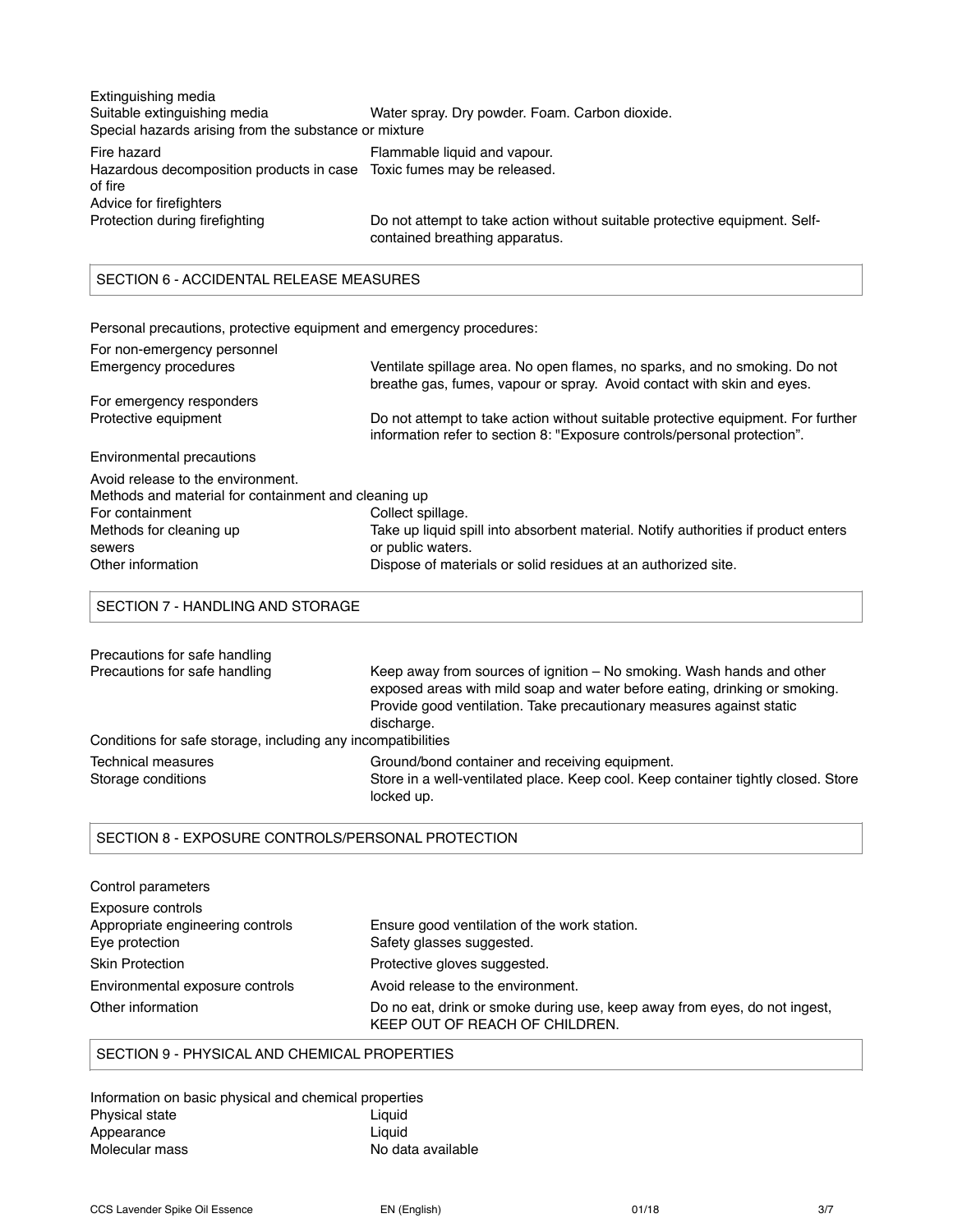| Colour                                     | Colorless to light yellow         |
|--------------------------------------------|-----------------------------------|
| Odour                                      | Characteristic odor               |
| Odour threshold                            | No data available                 |
| рH                                         | No data available                 |
| pH solution                                | No data available                 |
| Relative evaporation rate (butylacetate=1) | No data available                 |
| Melting point                              | Not applicable                    |
| Freezing point                             | No data available                 |
| Boiling point                              | No data available                 |
| Flash point                                | 57°C 132.4°F                      |
| Auto-ignition temperature                  | >200°C<br>$90^{\circ}$ F          |
| Decomposition temperature                  | No data available                 |
| Flammability (solid, gas)                  | Not applicable                    |
| Vapour pressure                            | No data available                 |
| Relative vapour density at 20 °C           | 0.88-0.93 g/cm3 (20 $^{\circ}$ C) |
| Relative density                           | 0.882                             |
| Solubility                                 | Insoluble in water                |
| Log Pow                                    | No data available                 |
| Viscosity                                  | $< 20.5$ mm2/s                    |
| <b>Explosive properties</b>                | No data available                 |
| Oxidising properties                       | No data available                 |
| <b>Explosive limits</b>                    | No data available                 |
|                                            |                                   |

### SECTION 10 - STABILITY AND REACTIVITY

| Reactivity                         | Flammable liquid and vapour.                                                                            |
|------------------------------------|---------------------------------------------------------------------------------------------------------|
| Chemical stability                 | Stable under normal conditions.                                                                         |
| Possibility of hazardous reactions | No dangerous reactions known under normal conditions of use.                                            |
| Conditions to avoid                | Avoid contact with hot surfaces. Heat. No flames, no sparks. Eliminate all<br>sources of ignition.      |
| Incompatible materials             | No additional information available                                                                     |
| Hazardous decomposition products   | Under normal conditions of storage and use, hazardous decomposition<br>products should not be produced. |

# SECTION 11 - TOXICOLOGICAL INFORMATION

| Information on toxicological effects |                                                      |
|--------------------------------------|------------------------------------------------------|
| Carcinogenicity                      | NOT classified as carcinogenic by NTP, IARC or OSHA. |
| Inhalation                           | No adverse effects due to inhalation are expected.   |
| Skin contact                         | Can cause skin irritation and/or allergic reaction.  |
| Eye contact                          | Causes serious eye irritation.                       |
| Ingestion                            | May be harmful if swallowed. Risk of lung oedema.    |
| Aspiration                           | May be very harmful if swallowed and enters airways. |
| Acute toxicity                       | May be fatal if swallowed and enters airways.        |
| Reproductive toxicity                | No data available                                    |
| Summated LD50                        | 7572.1mg/kg.                                         |

# SECTION 12 - ECOLOGICAL INFORMATION

| Toxicity<br>Ecology - general        | Toxic to aquatic life with long lasting effects. |  |
|--------------------------------------|--------------------------------------------------|--|
| Ecology- water                       | Toxic to aquatic life.                           |  |
| SECTION 13 - DISPOSAL CONSIDERATIONS |                                                  |  |
| Waste treatment methods              |                                                  |  |

Waste treatment methods Dispose in a safe manner in accordance with local/national regulations. Do not discharge into surface water.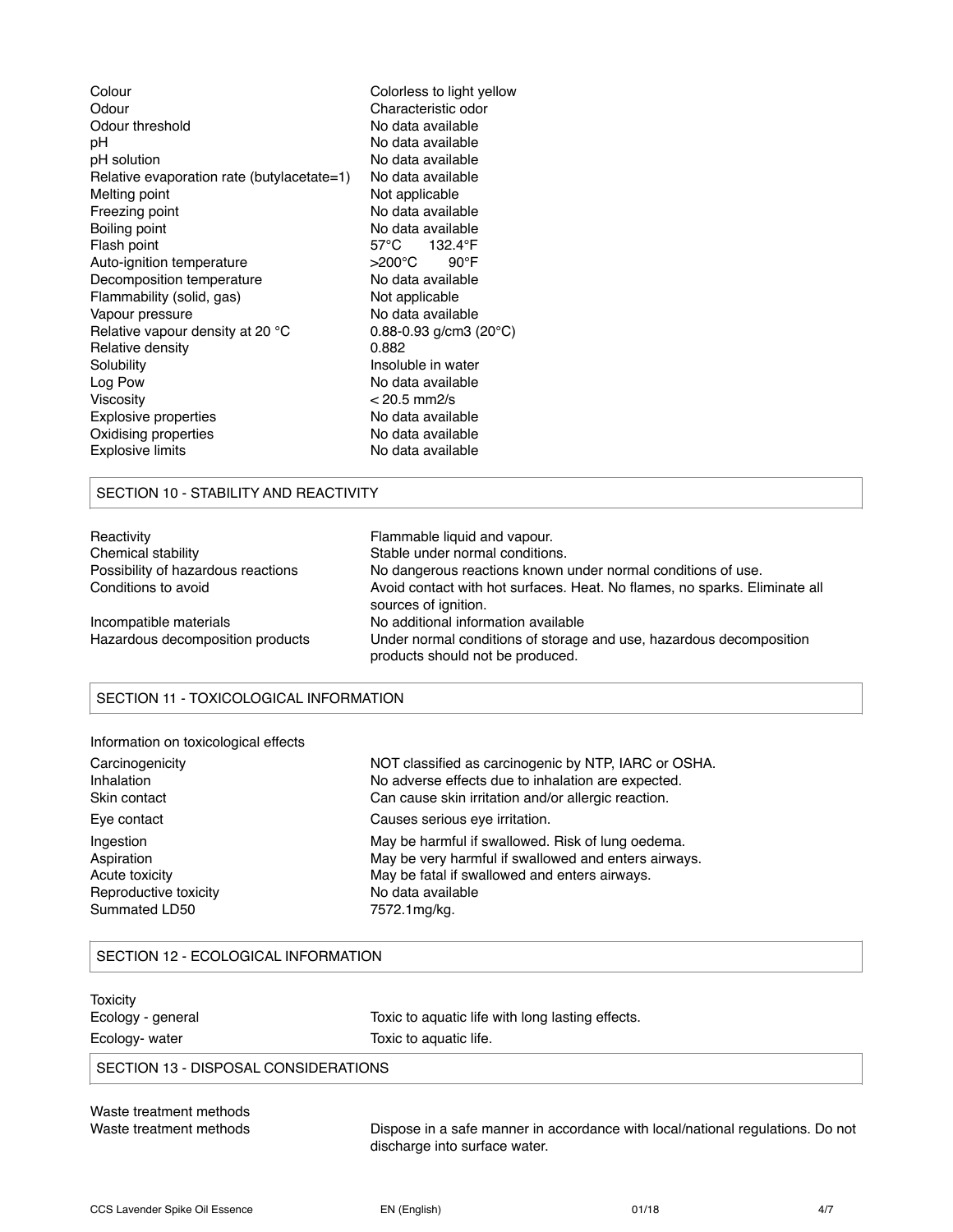# SECTION 14 - TRANSPORT INFORMATION

#### In accordance with ADR / RID / IMDG / IATA / ADN

| Department of Transportation (DOT)      | In accordance with DOT (49 CFR 172.101)<br>NOT classified as hazardous materials or dangerous goods |
|-----------------------------------------|-----------------------------------------------------------------------------------------------------|
| Transport by sea                        |                                                                                                     |
| UN-No. (IMDG)                           | 1993                                                                                                |
| Proper Shipping Name (IMDG)             | Flammable Liquid                                                                                    |
| Class (IMDG)                            | 3-Flammable liquids                                                                                 |
| Packing group (IMDG)                    | III-substances presenting low danger                                                                |
| Environmental hazard (marine pollutant) | Yes                                                                                                 |
| Air transport                           |                                                                                                     |
| UN-No. (IATA)                           | 1993                                                                                                |
| Proper Shipping Name (IATA)             | Flammable Liquid                                                                                    |
| Class (IATA)                            | 3-Flammable Liquids                                                                                 |
| Packing group (IATA)                    | III- Minor Danger                                                                                   |
| Environmental hazards                   | No                                                                                                  |
| <b>ADN</b>                              |                                                                                                     |
| UN-No. (IMDG)                           | 1993                                                                                                |
| Proper Shipping Name (IMDG)             | Flammable Liquid                                                                                    |
| Class (IMDG)                            | 3-Flammable liquids                                                                                 |
| Packing group (IMDG)                    | III-substances presenting low danger                                                                |
| Environmental hazard                    | Yes                                                                                                 |
| ADR                                     |                                                                                                     |
| UN-No. (IMDG)                           | 1993                                                                                                |
| Proper Shipping Name (IMDG)             | Flammable Liquid                                                                                    |
| Class (IMDG)                            | 3-Flammable liquids                                                                                 |
| Packing group (IMDG)                    | III-substances presenting low danger                                                                |
| Environmental hazard                    | Yes                                                                                                 |
| <b>RID</b>                              |                                                                                                     |
| UN-No. (IMDG)                           | 1993                                                                                                |
| Proper Shipping Name (IMDG)             | Flammable Liquid                                                                                    |
| Class (IMDG)                            | 3-Flammable liquids                                                                                 |
| Packing group (IMDG)                    | III-substances presenting low danger                                                                |
| Environmental hazard                    | Yes                                                                                                 |
|                                         |                                                                                                     |

# SECTION 15 - REGULATORY INFORMATION

Safety, health and environmental regulations/legislation specific for the substance or mixture: EU-Regulations Contains no REACH substances with Annex XVII restrictions Contains no substance on the REACH candidate list Contains no REACH Annex XIV substances National regulations Not listed on the United States TSCA (Toxic Substances Control Act) inventory

| Germany                                      |                                                                                                     |
|----------------------------------------------|-----------------------------------------------------------------------------------------------------|
| <b>VwVwS Annex reference</b>                 | Water hazard class (WGK) 3, severe hazard to waters (Classification according<br>to VwVwS, Annex 4) |
| 12th Ordinance Implementing the Federal      | Is not subject of the 12. BlmSchV (Hazardous Incident Ordinance)                                    |
| Immission Control Act - 12. BlmSchV          |                                                                                                     |
| <b>Netherlands</b>                           |                                                                                                     |
| SZW-lijst van kankerverwekkende stoffen      | TERPINEOL is listed                                                                                 |
| SZW-lijst van mutagene stoffen               | <b>TERPINEOL</b> is listed                                                                          |
| NIET-limitatieve lijst van voor de           | None of the components are listed                                                                   |
| voortplanting giftige stoffen – Borstvoeding |                                                                                                     |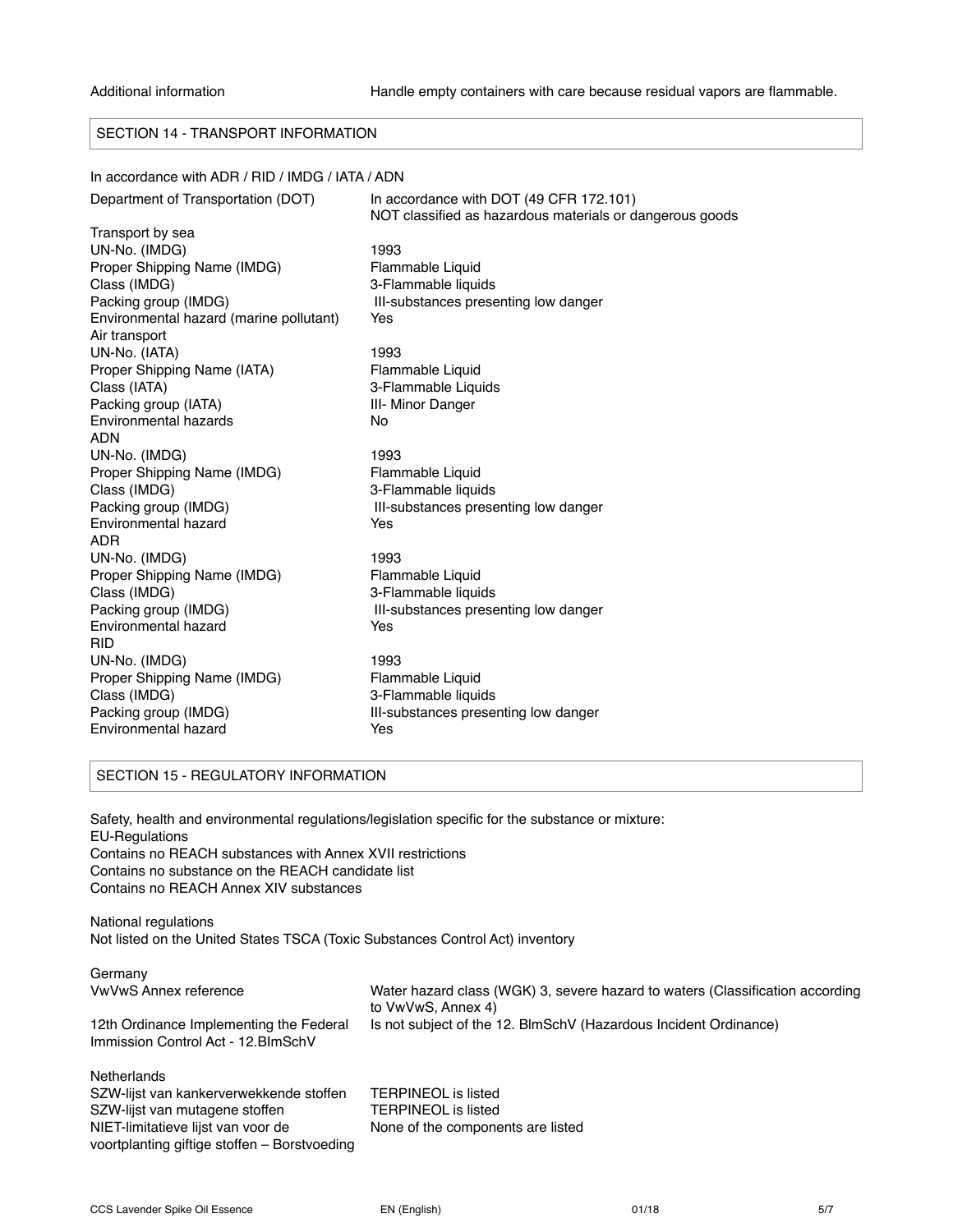| NIET-limitatieve lijst van voor de             | None of the components are listed |
|------------------------------------------------|-----------------------------------|
| voortplanting giftige stoffen - Vruchtbaarheid |                                   |
| NIET-limitatieve lijst van voor de             | None of the components are listed |
| voortplanting giftige stoffen – Ontwikkeling   |                                   |
|                                                |                                   |

#### Denmark

| Recommendations Danish Regulation |  |  |
|-----------------------------------|--|--|
|                                   |  |  |

Young people below the age of 18 years are not allowed to use the product Pregnant/breastfeeding women working with the product must not be in direct contact with the product

Chemical safety assessment No chemical safety assessment has been carried out

# SECTION 16 - OTHER INFORMATION

#### Full text of R-, H- and EUH-statements:

| Acute Tox. 4 (Inhalation:dust, mist) | Acute toxicity (inhalation:dust, mist) Category 4                 |
|--------------------------------------|-------------------------------------------------------------------|
| Acute Tox. 4 (Oral)                  | Acute toxicity (oral), Category 4                                 |
| <b>Aquatic Acute 1</b>               | Hazardous to the aquatic environment - Acute Hazard, Category 1   |
| Aquatic Chronic 1                    | Hazardous to the aquatic environment - Chronic Hazard, Category 1 |
| Aquatic Chronic 2                    | Hazardous to the aquatic environment - Chronic Hazard, Category 2 |
| Asp. Tox. 1                          | Aspiration hazard, Category 1                                     |
| Eye Irrit. 2                         | Serious eye damage/eye irritation, Category 2                     |
| Flam. Liq. 3                         | Flammable liquids, Category 3                                     |
| Flam, Sol. 2                         | Flammable solids, Category 2                                      |
| Skin Irrit. 2                        | Skin corrosion/irritation, Category 2                             |
| Skin Sens. 1                         | Skin sensitisation, Category 1                                    |
| Skin Sens, 1B                        | Skin sensitisation, category 1B                                   |
| STOT SE <sub>2</sub>                 | Specific target organ toxicity - Single exposure, Category 2      |
| H <sub>226</sub>                     | Flammable liquid and vapour.                                      |
| H <sub>228</sub>                     | Flammable solid.                                                  |
| H302                                 | Harmful if swallowed.                                             |
| H304                                 | May be fatal if swallowed and enters airways.                     |
| H315                                 | Causes skin irritation.                                           |
| H317                                 | May cause an allergic skin reaction.                              |
| H319                                 | Causes serious eye irritation.                                    |
| H400                                 | Very toxic to aquatic life.                                       |
| H411                                 | Very Toxic to aquatic life with long lasting effects.             |

This information is based on our current knowledge and is intended to describe the product for the purpose of health, safety and environmental requirements only. It should not therefore be constructed as guaranteeing any specific property of the product.